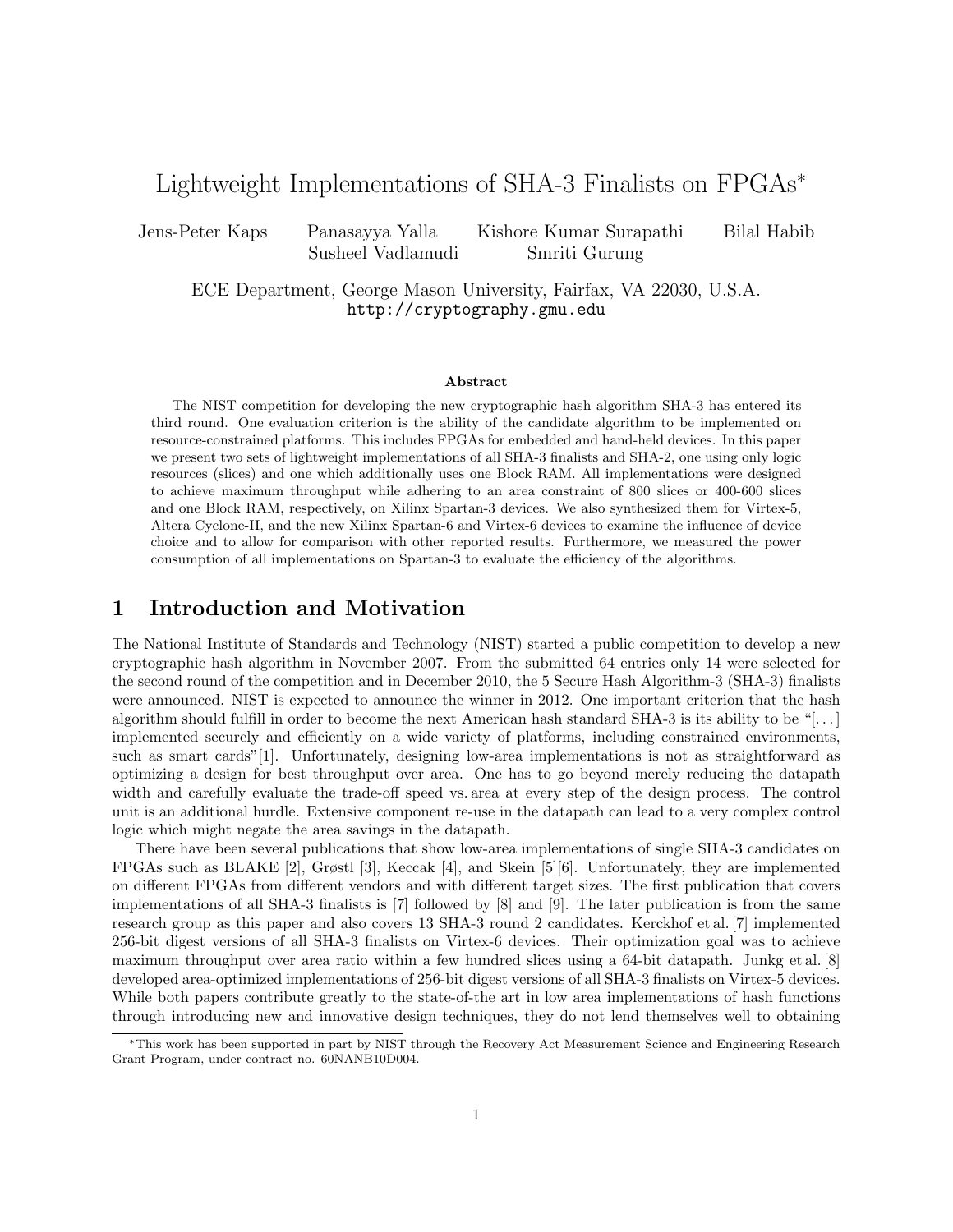a fair ranking of algorithms. In [7] the area consumption of the algorithms varies up to 2.2 times and the resulting throughput 7.8 times with the smallest implementation having the worst throughput and the largest the highest throughput. The variations in [8] with 2.7 for area and 42.4 for speed are even larger. We believe that only if one criterion is fixed (e.g. area or throughput) a fair comparison can be made.

In [9] we fixed the area to around 500 slices and 1 Block RAM and asked the question: "Given an area budget, what is the fastest algorithm". In this paper we expanded upon our previous work by introducing an improved datapath for JH and adding new implementations of all SHA-3 finalists designed for a new area requirement that does not use Block RAMs but only logic resources (slices). This allows for an interesting analysis on the impact of using Block RAMs and for fair comparison with reported results of other groups who do not use Block RAMs either. Furthermore, we implemented SHA-2 for both area requirements to examine which SHA-3 candidates can outperform SHA-2. A very important metric for implementations on embedded devices is the power consumption. Westermann et al.[10] measured and compared the power consumption of all round 2 candidates on a personal computer. However, to the authors knowledge there have not been any power/energy consumption results reported of the SHA-3 candidates on FPGAs. We measured the average and maximum power consumption of our implementations, and ranked the algorithms based upon the energy needed to hash a message per bit of message.

The remainder of the paper is organized as follows. In Sect. 2 we present the design methodology we used including clear assumptions and goals, the power measurement technique and performance metrics. We describe the datapaths of the five SHA-3 finalists and SHA-2 in detail in Sect. 3. Section 4 shows the results of our implementations and compares them amongst each other and with implementations of [7] and [8].

# **2 Methodology**

The primary target for our lightweight implementations are the low-cost Xilinx Spartan-3 FPGAs. We choose VHDL to describe our lightweight architectures. All implementations were designed at a low level for our main target FPGA family such that we can already obtain a rather precise estimate of the required area from detailed datapath diagrams. This approach allowed us to enforce a similar coding style across several designers and algorithms. Furthermore, we built a small VHDL library of elementary functions that was used by all designers.

#### **2.1 Assumptions and Goals**

Only SHA-3 variants with 256-bit digest have been implemented as these are the most likely variants to be used in area-constrained designs. Furthermore, we assume that padding is done in software. This assumption goes hand-in-hand with the application of hash functions to SOC designs. The salt values of all SHA-3 candidates who support them are set to zero. Typical optimization goals for hardware implementations are: maximum throughput, maximum throughput to area ratio, and minimum area. In order to compare lightweight implementations the minimum area target seems logical. However, optimizing the implementations for minimum area would yield a ranking of algorithms solely based on area, i.e. we would know which is the smallest and which is the largest irrespective of the throughput that is achieved by these implementations. This information is of not much use in practice. A different approach is to optimize for throughput given an area constraint. We believe that this is a much more realistic scenario. Additionally this optimization goal lets us determine how efficient an algorithm is in a constrained environment which is a factor of an algorithm's flexibility. This is a clearly stated evaluation criterion by NIST [1]. Resource consumption of an FPGA is characterized by the number of logic resources (slices for Xilinx, LEs for Altera), Block RAMs, and Multipliers consumed. In this paper we choose to explore two area targets, one using only logic resources of up to 768 slices, which is equivalent to the smallest Xilinx Spartan-3 device (xc3s50pq) and one using between 450 to 650 slices and 1 Block RAM on Xilinx Spartan-3 FPGAs. The size of the ranges was chosen based on our previous low-area implementation results. Within these area constraints we try to achieve maximum throughput. Therefore, our final comparisons will be in terms of the ratio of throughput to area.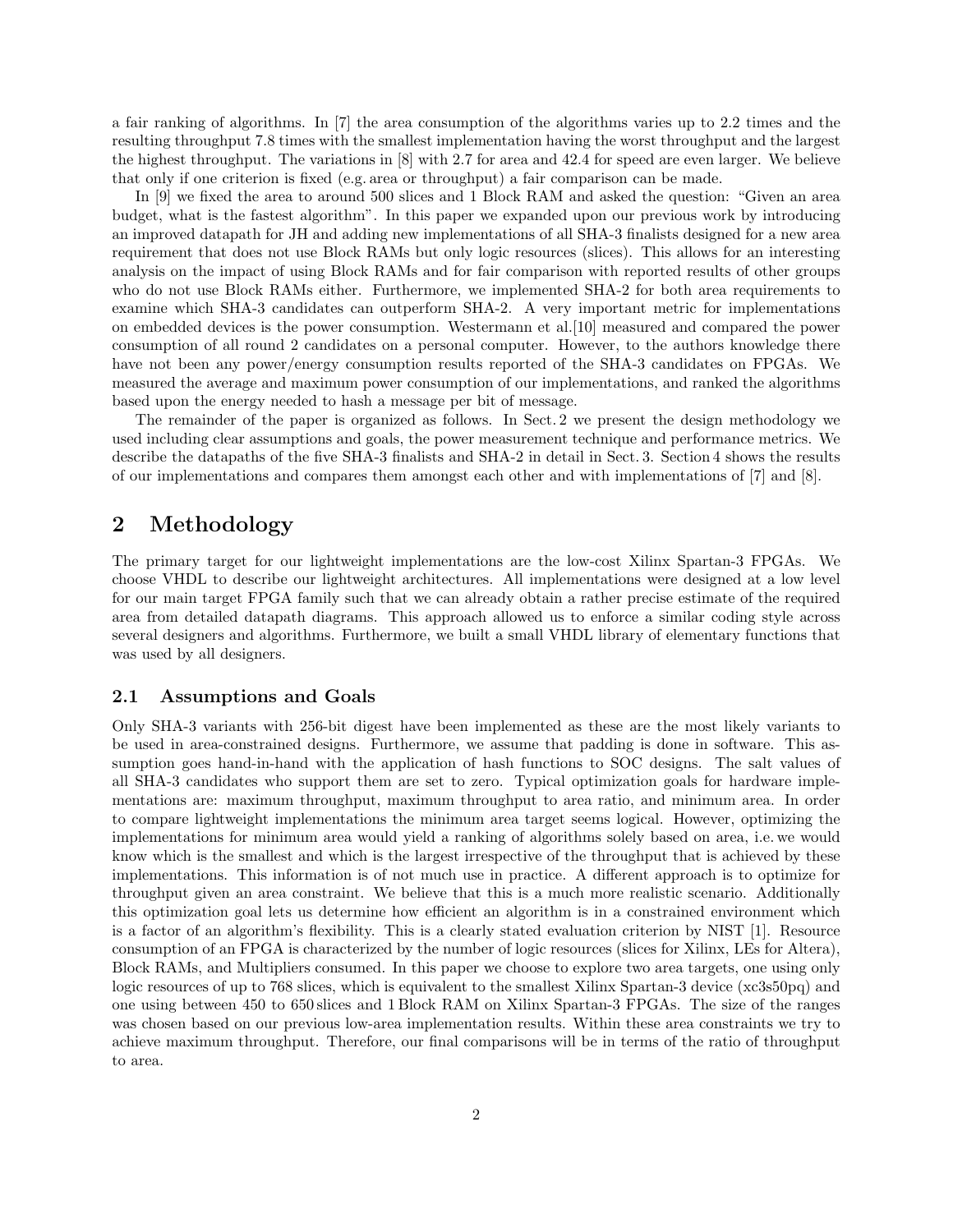#### **2.2 Tools and Result Generation**

Even though all designs were targeted for Spartan-3 devices it is interesting to see how our implementations perform on low-cost devices from another vendor such as Altera Cyclone-II, high speed devices such as Xilinx Virtex-5, and on newer devices such as Spartan-6 and Virtex-6. All results will published in the ATHENa results database [11]. All designs were implemented using the vendor tools: Xilinx ISE 13.1 Web Pack and Altera Quartus II v. 10.0 Web Edition, and verified after place-and-route against known answer test files provided by the submissions packet of each hash function. All results were generated using the open source benchmarking tool ATHENa (Automated Tool for Hardware EvaluatioN) [12]. Other than simplifying the result generation, ATHENa also varies the vendor tool parameters to achieve optimal results.

## **2.3 Interface and Protocol**

We based our hardware interface and I/O protocol on the one we used in [9] which has its origins in [13] and was updated in [14]. The SHA Core assumes that its inputs and outputs are connected to FIFOs.

#### **2.4 Power Measurement Methodology**

In order to measure the power consumption of a hash function on an FPGA, we have to build a separate circuit that supplies it with test vectors and checks the results. We call this separate circuit the *Wrapper* as it envelopes the hash circuit. The Wrapper and the SHA Core are connected via the FIFO interfaces mentioned in Sect. 2.3 as shown in Fig. 1. We implemented the Wrapper on a Nexys-2 board and the SHA Core on a Spartan-3E Starter Board. Both boards are connected via a a bridge connector which is wired for all FIFO signals, clock, reset and ground. Each board has its own power supply, hence we are able to measure the power consumption of the SHA Core independently of the Wrapper. Observing the signals of the FIFO interfaces allows the Wrapper to identify which phase the SHA Core is(*Idle*, *Loading* a block, *Processing* a block, *Writing* a hash value) and generate a trigger signal accordingly.



Figure 1: Power Measurement Setup

A Xilinx Spartan-3 FPGA uses three supply voltages: *VCore*, *VAux*, and *VOut*. The supplies *VAux* and *VOut* are used for I/O, clock managers, JTAG, etc. All internal logic functions of the FPGA are powered by *VCore*. Even though measuring the power supplied through *VAux* and *VOut* would be needed for a full power profile, we expect that there will not be a significant difference in these power consumptions as neither of our implementations uses any internal feature of the FPGA powered by them other than I/O. As we test all cores with the same messages and receiving equal length digests, the power consumed due to I/O signals should be very similar. Hence, we only measure the power consumed from *VCore*.

The power consumption consists of a static and a dynamic part:  $P_{Total} = P_{Static} + P_{Dynamic}$ .  $P_{Static}$  is constant while *PDynamic* is proportional to the clock speed. In order to estimate the power consumption for a different clock speed than the one we use for measurement, it is important to know both. We obtain *PStatic* by measuring *ICore* drawn from the *VCore* supply when neither clock nor any input values are applied. Once we apply a clock of 50 MHz we record *ICore* during the *Loading*, *Processing*, and *Writing* phases, identify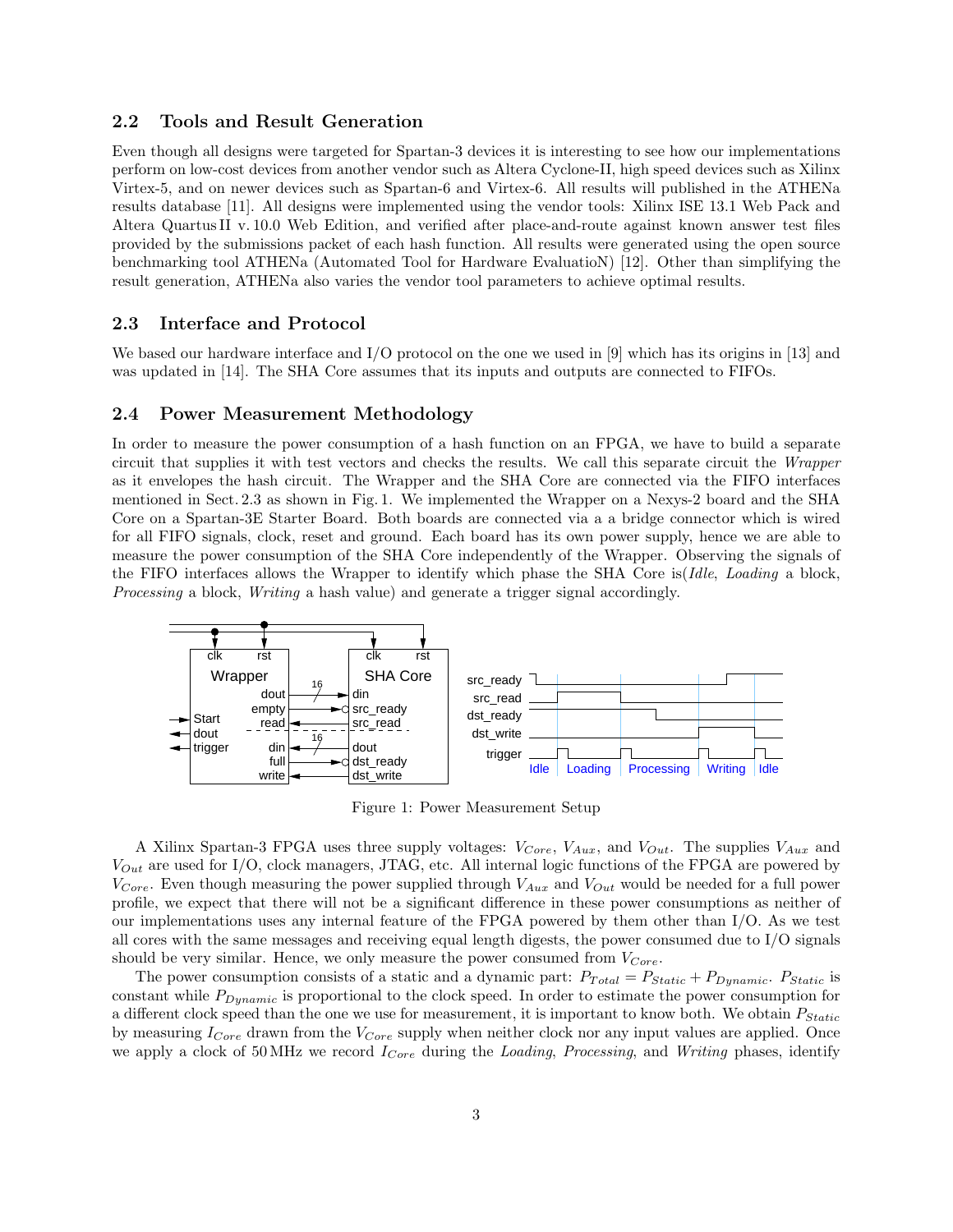the maximum and calculate the average value to obtain  $P_{Total} = V_{Core} \cdot I_{Core}$  which allows us to calculate  $P_{Dynamic}$ . The circuit we use to measure  $I_{Core}$  is shown in Fig. 2.



Figure 2: Power Measurement Circuit

### **2.5 Area Minimization Techniques**

**Datapath:** The most straightforward approach to reducing the area of the datapath is folding. Vertical folding reduces the datapath width while horizontal folding reduces the size of processing elements while maintaining the datapath width. How many times and in which direction a design can be folded depends on the algorithm. The extent to which folding can be applied to the SHA-3 candidates and how much it affects their throughput and throughput over area ratio has been examined by Homsirikamol et al. [15]. They show that only BLAKE can reach our area constraints through folding alone, Grøstl remains too large, JH area increases when folded, and Keccak as well as Skein cannot be folded at all and hence far exceed our area constraints. Another technique is reusing of processing elements. We heavily use this technique and additionally, we apply vertical folding at multiple levels down to single processing elements, not just the datapath as a whole as done in [15]. For example the Skein algorithm uses 4 Mix functions each using a 64-bit adder and a 64-bit XOR. We fold the 4 Mix functions into 1 and within the Mix function we reuse a 32-bit adder to perform 64-bit additions. The same adder is also reused for the key injections. Both folding and reuse of processing elements minimize the area consumption at the cost of an increased number of clock cycles. We reduced this increase to some extent by interleaving operations through pipelining. In some of the algorithms like SHA-2, straight forward application of pipelining techniques is not trivial due to data dependency. So an optimization technique called quasi-pipelining is applied to reduce the critical time. These technique rearranges order of operations along with introduction of pipeline registers which optimizes the critical path along with reduction in latency.

**Logic Resources:** In Xilinx Spartan-3 FPGA devices, there are two types of slices SLICELs and SLICEMs. SLICELs has LUTs which can configured only for logic implementation. But SLICEM LUTs can be configured either as memory or logic. In memory mode, SLICEM LUTs can be configured either as 1x16 DRAM called RAM16 or 16-bit shift register called SLR16. The RAM16s can be configured as single-port or dualport memory units. The dual-port DRAM is not a true dual-port as only one port can be used as read/write port while the other as read only port.

**Block RAM:** Block RAMs (BRAMs) offer a large amount of memory space for storage but have a limited number of ports and I/O lines. Xilinx Spartan-3 BRAMs can be configured as single or dual port memories with a maximum data width of 64 bits or 32 bits per port, respectively. Each port is associated with a single address input. This limits the number of independent values and the number of bits that can be accessed in a single clock cycle. Our Grøstl design processes four 8-bit values in each clock cycle. Even though these are only 32 bits, a dual port BRAM does not allow reading of four independent values in one clock cycle. Hence, we store that data in 4 Distributed RAMs. The Spartan-3 BRAM data sheet specifies that data is written to the address applied in the current clock cycle, but read from the address of the previous clock cycle. Hence, computing  $Mem[i] = Mem[i] + k$ , where each element is a 64-bit word, requires 2 clock cycles per address location *i*, i.e. dedicated write cycles. These are not needed when computing  $Mem[i + i] = Mem[i] + k$ , i.e. when an address shift is acceptable. In our early Keccak design, this address shift increased the complexity of the control logic and with it the area consumption beyond our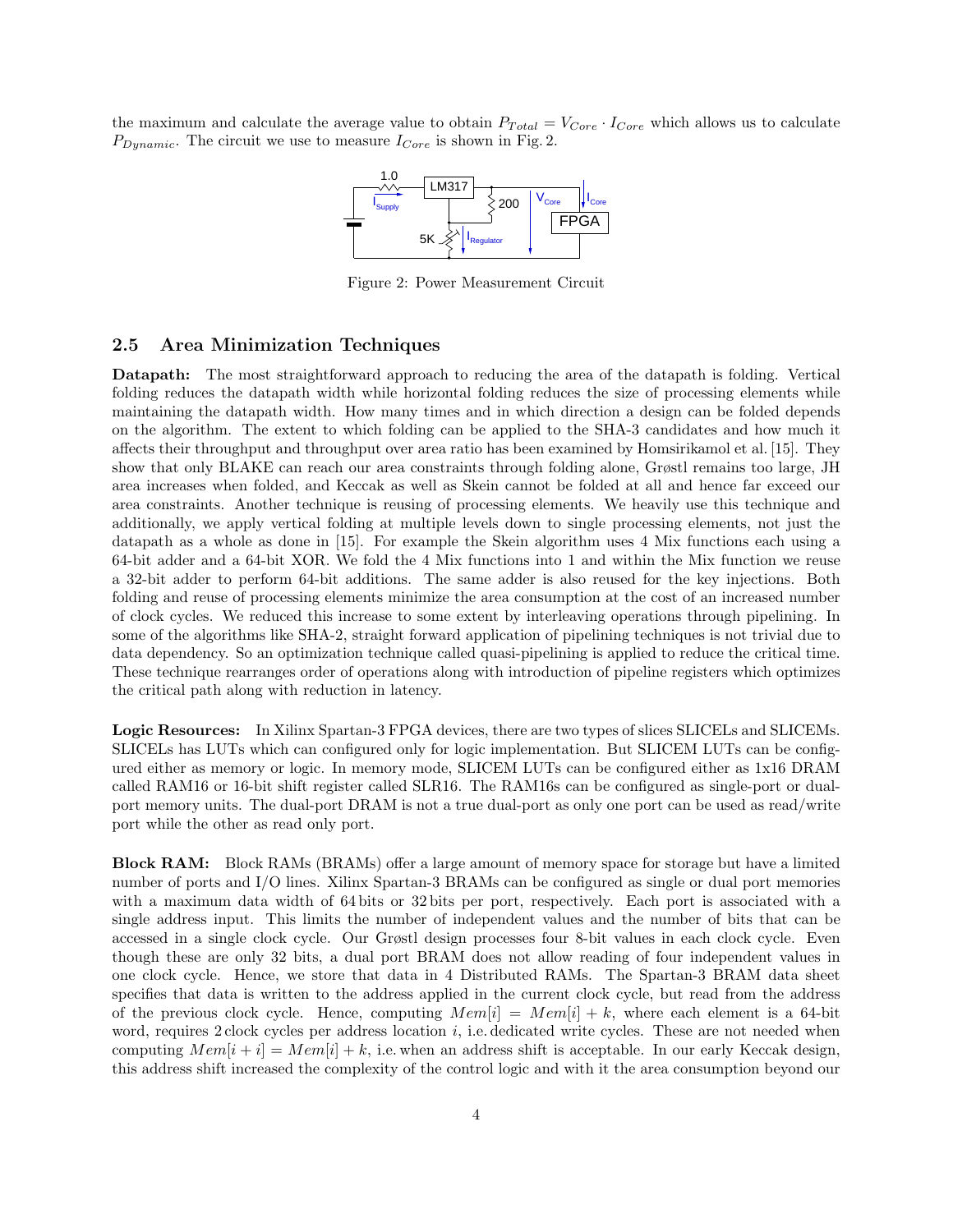constraint. Hence it now uses dedicated write cycles. The new Xilinx Spartan-6 and Virtex-6 devices allow for independent read and write addresses for 64-bit data width.

**Control Logic:** The control logic of our implementations consists of a main finite state machine (FSM) with up-to 8 states, a single counter to count the clock cycles per state, and ROM-based FSMs for each state of the main FSM. ROM-based FSMs are more efficient in terms of area consumption and speed compared to conventional FSM [16], [17], [18], and their maximum frequency is independent of the complexity. However they are more complex to design. The area required to implement ROM-based FSMs is determined by the number of control signals and states. In order to reduce the number of control signals we try to use bits from the counter output, the main finite state machine, and simple boolean logic combinations thereof wherever possible. Furthermore, short sequences of control signals are placed in sub-controllers. The complexity of address generation for BRAMs can be reduced by placing datasets in memory locations starting at addresses which are a power of 2.

#### **2.6 Performance Metrics**

The number of clock cycles needed to hash *N* message blocks using our implementations can be computed as the sum of the number of clock cycles needed for the initial steps before processing can begin *st*, loading and processing one block of data  $l + p$ , and finalization and output of the hash value *end*.

$$
clk = st + (l + p) \cdot N + end \tag{1}
$$

Throughput is defined as the number of input bits processed per unit of time. The precise formula for throughput of a hash function is dependent on the number of message blocks *N* to be hashed, the block size *b* of the algorithm, the number of clock cycles needed to hash the message *clk* and the clock period *T*. We can derive the formula to compute the throughput from (1).

$$
throughput(N) = \frac{b \cdot N}{clk \cdot T} = \frac{b \cdot N}{(st + (l + p) \cdot N + end) \cdot T}
$$
\n(2)

For short messages we assume a message of 1 byte length which after padding is one block long for for all finalists and SHA-2 with the exception of JH. The minimum length of a padded JH message is 2 blocks.

When computing the throughput for very long messages, we can neglect *st* and *end* as their influence on the result goes to zero. This leads to the simplified equation (3).

$$
throughput_{long} = \frac{b}{(l+p) \cdot T}
$$
\n(3)

Resource Utilization of FPGAs is very difficult to define. All FPGAs contain configurable logic elements which contain flip-flops (Xilinx: slices, Altera: LE), BRAMs, multipliers and other resources. These resources have different features not only depending on the vendor but even on the FPGA family. Hence, we can compare implementations using the metric of throughput over area ratio only within a specific FPGA family and provided they use the same number of dedicated resources. As area in this formula we use solely *slices* for Xilinx and *LEs* for Altera devices as there is no direct mapping from BRAM utilization to slice or LE.

With respect to efficiency we consider two metrics: *power consumption* and *energy per bit*. The first is of interest for applications where only a limited amount of power is available and it is dependent on the clock frequency 1*/T* as shown (4) where *PStatic* and *VCore* depend on the FPGA, not the implementation, and *α* (average switching activity)  $\cdot$ *C*<sub>*l*</sub> (load capacitance) depend on the implementation.

$$
P_{Total} = P_{Static} + \underbrace{\alpha \cdot C_l \cdot V_{Core}^2 \cdot 1/T}_{P_{\text{C}}}
$$
\n
$$
\tag{4}
$$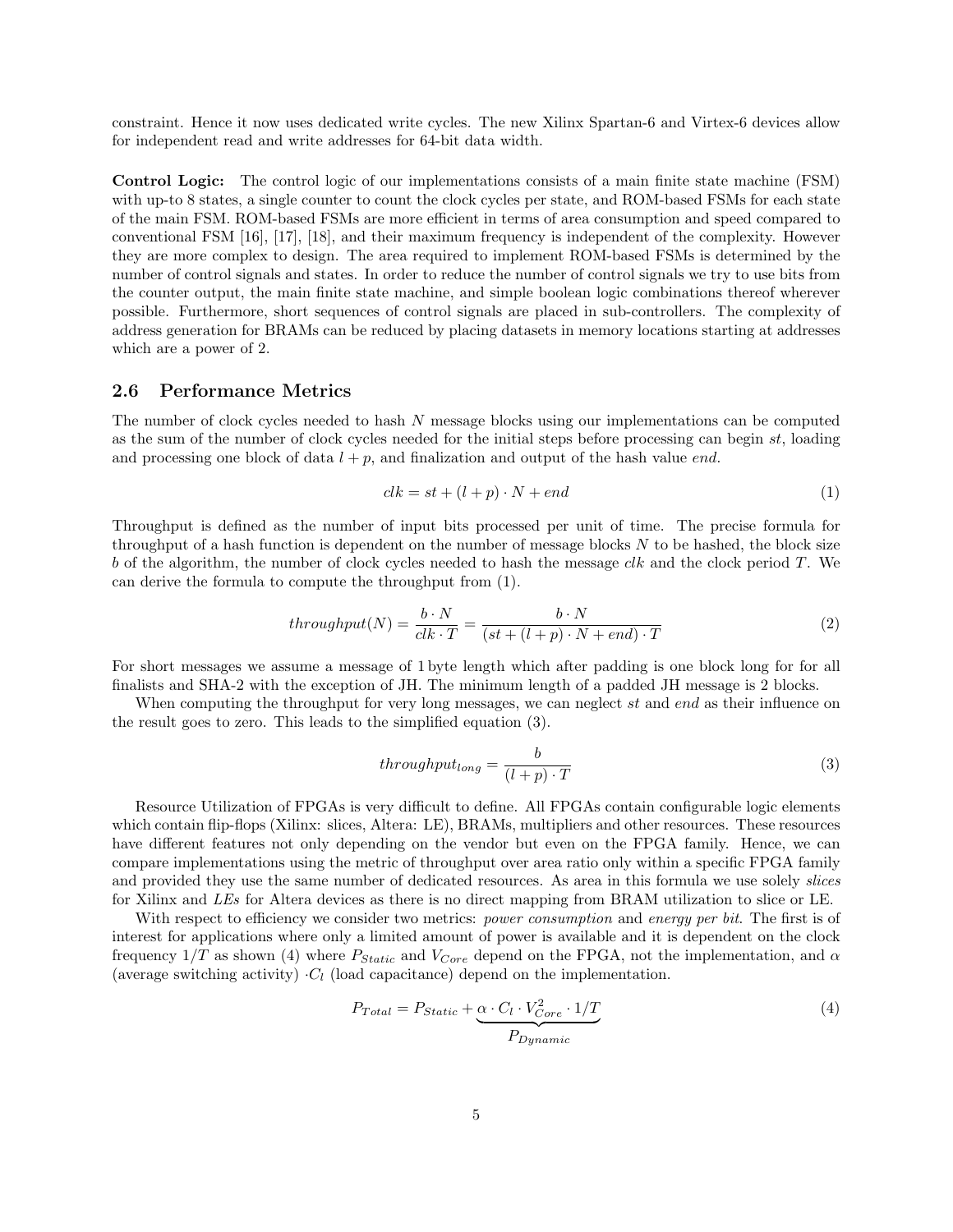We can compute the energy required to hash a message of *N* blocks using (5) where  $A = \alpha \cdot ck$  is the total switching activity.

$$
E_N = \underbrace{P_{Static} \cdot T \cdot clk}_{Estatic} + \underbrace{A \cdot C_l \cdot V_{Core}^2}_{Epynamic}
$$
\n
$$
(5)
$$

For long messages we can compute *energy per bit* as

$$
EnergyPerBit = \frac{E_N}{b \cdot N} = \frac{l+p}{b} \cdot P_{Static} \cdot T + \alpha \cdot C_l \cdot V_{Core}^2 \tag{6}
$$

## **3 Implementations**

We implemented two versions of each algorithm, one which utilizes only logic resources (Logic version) and one that additionally utilizes a single Block RAM (BRAM version). The throughput formulae for all implementations are shown in Table 1.

#### **3.1 BLAKE**



Figure 3: Block Diagram of BLAKE (BRAM)

Our implementations of BLAKE-256 are similar to the ones presented in [2, 8]. Our BRAM version (Fig. 3) stores the message, constants, initial and chaining hash values along with salt and a 64 bit counter value in BRAM. Loading the message through our 16-bit interface into BRAM takes 32 clock cycles. BLAKE-256 has 3 functions namely initialization, round and finalization. The initialization takes 16 clock cycles to produce the internal state (V-state), which we store in four Distributed RAMs. The round function consists of 8 almost identical G-Functions which operate on the internal V-state. We implemented 1/2 G-Function with quasi-pipelined stages and reorganized the G-Functions to avoid data conflicts (pipeline stalls). This results in a total of 16 clock cycles for one round. At the end of 14 rounds we require 2 extra clock cycles to empty the pipeline. In total it takes  $14 \cdot 16 + 2 = 226$  clock cycles for the compression function. The G-Function requires permuted values of constants and message which are stored in BRAM. This permutation doesn't have a repeatable pattern, therefore the addressing of the message and constants for 14 rounds consumes 70% of the size of the controller. The finalization is again producing an intermediate hash output using the V-state and the chaining hash value. This requires 16 clock cycles. The total number of clock cycles to process on message block is therefore  $32 + 16 + 226 + 16 = 290$  clock cycles.

The Logic version replaces the BRAM with two Distributed RAMs. One Distributed RAM stores message and the initial hash values, the other stores the constants, salt, and counter and chaining hash values. We introduced a register after each DRAM in order to match the BRAM version. This version therefore takes the same number of clock cycles as the BRAM version. The only change to the datapath shown in Fig. 3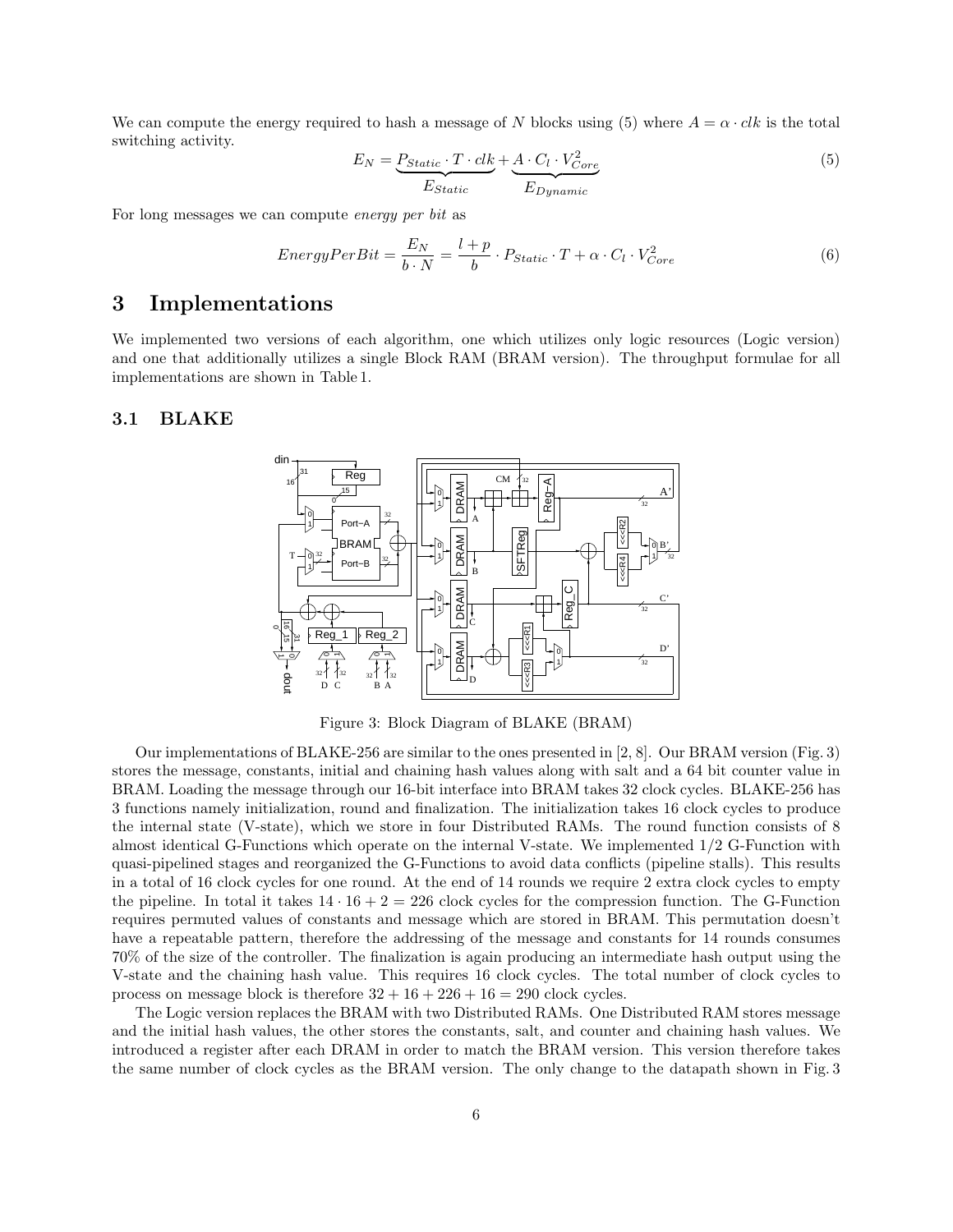is the change from one BRAM to two DRAMs. As the state was already stored in DRAM removing the BRAM did not yield additional optimization possibilities for BLAKE.

#### **3.2 Grøstl**



Figure 4: Block Diagram of Grøstl (BRAM)

Grøstl [19] is based on the AES round with the following sequence of operations: AddRoundConstant, SubBytes, ShiftBytes, and MixBytes. The implementation of our BRAM version (Fig. 4) uses one BRAM in dual port mode to store the initialization vector and the intermediate hash (*h*). It stores the state, consisting of two 512-bit matrices *P* & *Q* in 16 4x8 Distributed RAMs. Each row is stored in one Distributed RAM. In order to get the first 64-bit column we access byte0 from RAM0, byte1 from RAM1...etc. This access scheme performs the ShiftBytes operation with which we start each round. SubBytes is implemented using 4 pipelined S-Boxes which are described as logic functions [20]. The multiplier takes a column from SubBytes and produces 32 bits of the new column in one clock cycle, the remaining 32 bits in the second clock cycle. It takes a total 3 clock cycles to produce a new column. Each round of *P* and *Q* computes 16 new columns which takes 48 clock cycles. We interleave the computations of *P* and *Q* through the pipeline. The XOR operation  $(P \oplus Q \oplus h)$  takes 32 clock cycles. So a block of message is processed in 515 clock cycles  $(48 \cdot 10 + 32 + 3)$ clock cycles to fill the pipeline).

Our Logic version is primarily based on the BRAM version described above. Replacing the BRAM by Distributed RAM increases the area only marginally as the BRAM only stored the initialization vector and the intermediate hash. The new area budget allows us to implement a full Galois field multiplier which can produce a 64-bit column in one clock cycle. It now takes only a total of 2 clock cycles to produce a new column. Therefore, computing a round of *P* and *Q* takes now only 32 clock cycles. The total number of clock cycles to process one block of message are  $357$  clock cycles  $(32 \cdot 10 + 32 + 5$  clock cycles to fill the pipeline).

#### **3.3 JH**

Our implementation of JH in the Logic version (Fig. 5) uses two single port 32x32 bit Distributed RAMs to store the initial and chaining hash values. Two pair of dual port Distributed RAMs are used to store the state and constants generated for each round. The initial round constants are stored in a ROM and the Distributed RAMs are loaded with the constants for each new message. The message is stored in a single port 32x16 bit Distributed RAM. The initial and chaining hash values are always stored in grouped format to avoid the grouping and ungrouping for each message block [7]. The grouped initial/chaining hash value is XORed with the message for each message block and stored in two dual port Distributed RAMs. This takes 64 clock cycles. The E8 function operates on two 32-bit words that are read out from the two Distributed RAMs. It takes 16 clock cycles to process each round. As we are using read and write addresses for dual port Distributed Ram, the addressing is repeated after 4 rounds for one Distributed RAM and after 8 rounds for the other Distributed RAM which minimizes the size of the controller. After 42 rounds the computed state is XORed with the message again and the final/chaining hash value is stored back into two single port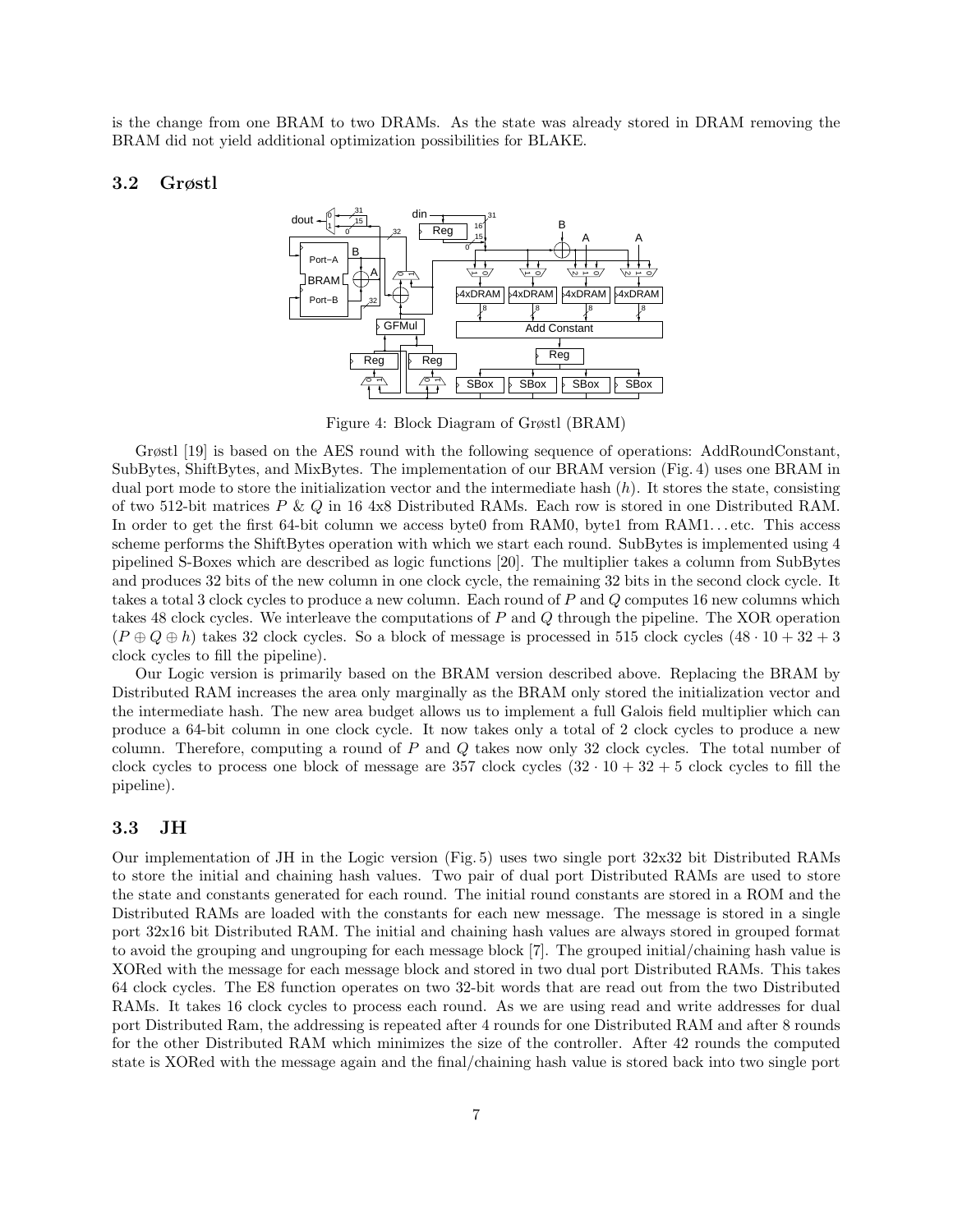

Figure 5: Block Diagram of JH (BRAM)

Distributed RAMs for the next message block. This XORing takes another 64 clock cycles. In total it takes  $64+16*42+64 = 800$  clock cycles for each message block.

In our BRAM version we replaced the two single port 32x32 bit Distributed RAMs by a dual port BRAM which is the only change to the datapath shown in Fig. 5. This dual port BRAM stores the initial and chaining hash values. As we are replacing the Distributed RAMs with BRAM it takes one extra clock cycle to start the BRAM and load the Distributed RAMs which store the internal state. As the state was already stored in DRAM removing the BRAM did not yield additional optimization possibilities for JH.

#### **3.4 Keccak**



Figure 6: Block Diagram of Keccak

One round of Keccak [21] applies five functions,  $\theta$ ,  $\rho$ ,  $\pi$ ,  $\chi$ , and  $\iota$  to its state. In the BRAM version of our implementation of Keccak (Fig. 6), we store the state and the round constant in BRAM. The basic operations of Keccak use 64-bit data values which is also the maximum that we can read or write to BRAM in a single clock cycle. Therefore, in order to make the design more efficient we decided to quasi pipeline our functions. We have merged the *θ* and *ρ* functions. The later function uses a variable rotator. A barrel shifter consumes 192 slices on Spartan-3, hence we build a shifter that can only shift the 25 offsets Keccak needs. It uses on average 1.5 clock cycles per rotation and consumes only 128 slices. We use dedicated write cycles to accommodate the data rearrangement of the  $\pi$  function. These three functions take a total of 91 clock cycles. The  $\chi$  function takes its operands from BRAM, applies a series of simple logical operations, and stores the result into BRAM. The *ι* operation combines a round constant with one 64-bit value of the new state. These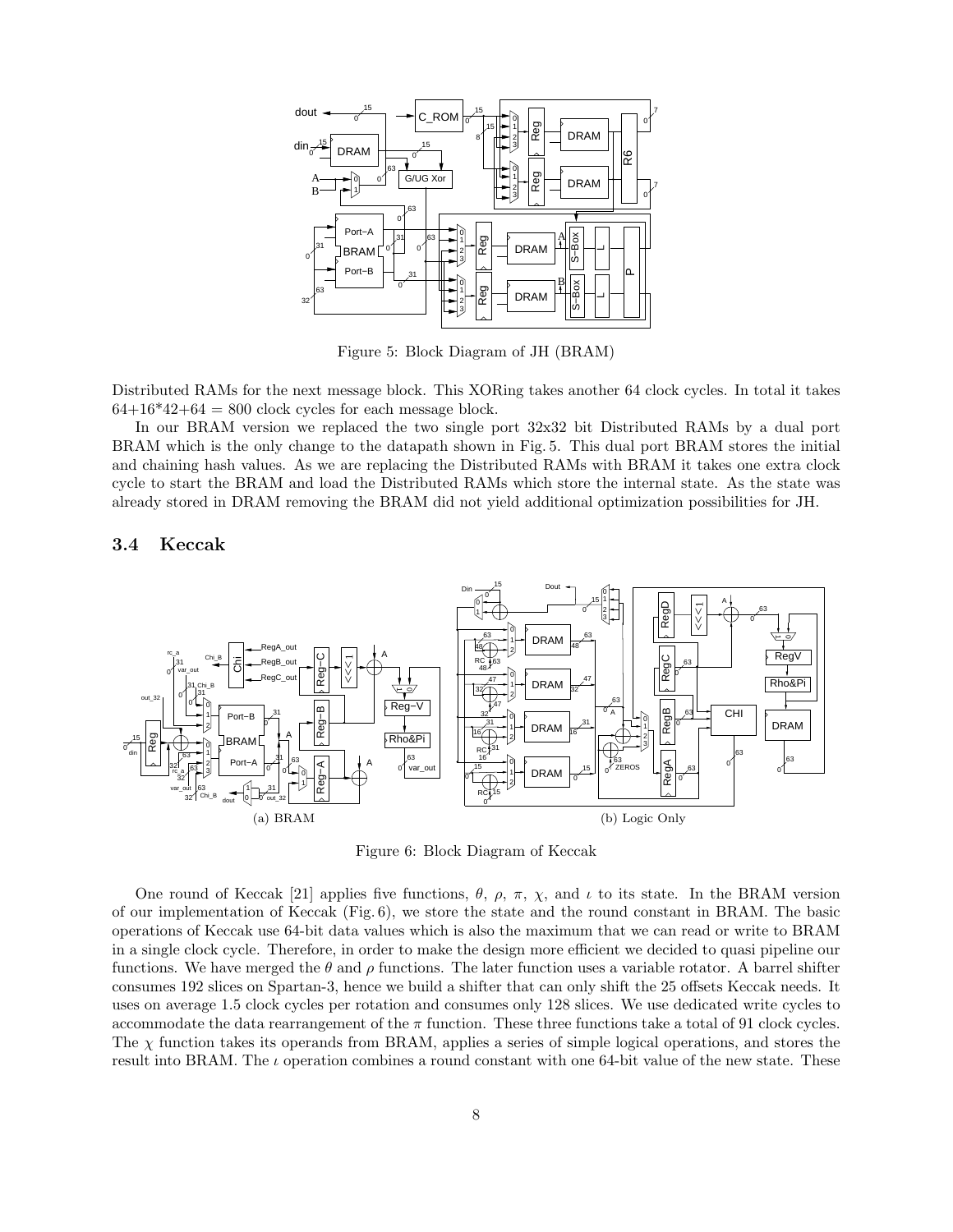operations take an additional 63 clock cycles. A single round operation takes a total of  $91 + 63 = 154$  clock cycles. Thus 3696 clock cycles are required to process one block of message. The reason for such a large number of clock cycles for this algorithm is that each state of a function has a dependency on the previous states and functions which limits how far the implementation can be quasi pipelined. Furthermore, the restriction on the amount of data that can be written and read from the BRAM during a single clock cycle makes it difficult to increase the throughput.

Our Logic version splits the BRAM into four single port Distributed RAMs of 16-bits each to store the initial state. The round constants can be easily stored in a ROM. The order of scheduling the operations and almost all the functions are implemented in the same manner as in the BRAM version with minor tweaks. We now have four registers (A through D) instead of three at the output of the DRAM's to compute the *θ* stage. The output for the *ρ* and *π* is now stored in an additional 64-bit single port Distributed RAM. This de-couples reading from the writing which eliminates address contention. This allows us to remove the dedicated write cycles we used in the BRAM version. The  $\rho$ ,  $\pi$  and  $\theta$  stages are now computed in 58 clock cycles, while the *χ* and *ι* stages take another 39 clock cycles. Overall one round is processed in 97 clock cycles while one block is computed in 2328 clock cycles.

#### **3.5 Skein**



Figure 7: Block Diagram of Skein

Unfortunately, we could not use a 32-bit datapath for our Logic implementation version (7b). Replacing the dual-port BRAM with a Distributed RAM requires 2 dual-port 48x32 Distributed RAMs which will consume a total of 356 slices. A 64-bit datapath on the other hand allows us to use a single-port 48x64 Distributed RAM which consumes only 162 slices on a Spartan-3 FPGA. However, this reduction in area comes at the price of a slight increase in the critical path due to the 64-bit adder. We analyzed the throughput over area ratio of both, 32-bit and 64-bit datapath options, and came to the conclusion that for our Logic version a 64-bit datapath yields better results. The mix operation consists of a 64-bit addition and an XOR operation along with a rotation. Even on the 64-bit datapath, using the mix operation 4-times per round takes 20 clock cycles. Key injections take 47 clock cycles (48 for the first) however the permutations are faster at only 32 clock cycles instead of 109 for the 32-bit datapath. This results in a total of 2366 clock cycles per message block plus 32 clock cycles for loading the block.

#### **3.6 SHA-2**

The SHA-256 uses six logical functions *Ch*, *M aj*, Σ0, *Sigma*1, *sigma*0, and *sigma*1. Each of these functions operates on 32-bit words resulting in a new 32-bit words. These six functions are used in one of the three processing steps. The first processing step is message expansion where a 512-bit message block is expanded into 2048-bit message using two functions  $\sigma$ 0 and  $\sigma$ 1. The second processing step is round operation which uses eight working variables *a, b, .., h*. These eight working variables are initialized with initial hash values and updated using 2048-bit message, sixty four 32-bit round constants and four functions Σ0, Σ1, *Ch* and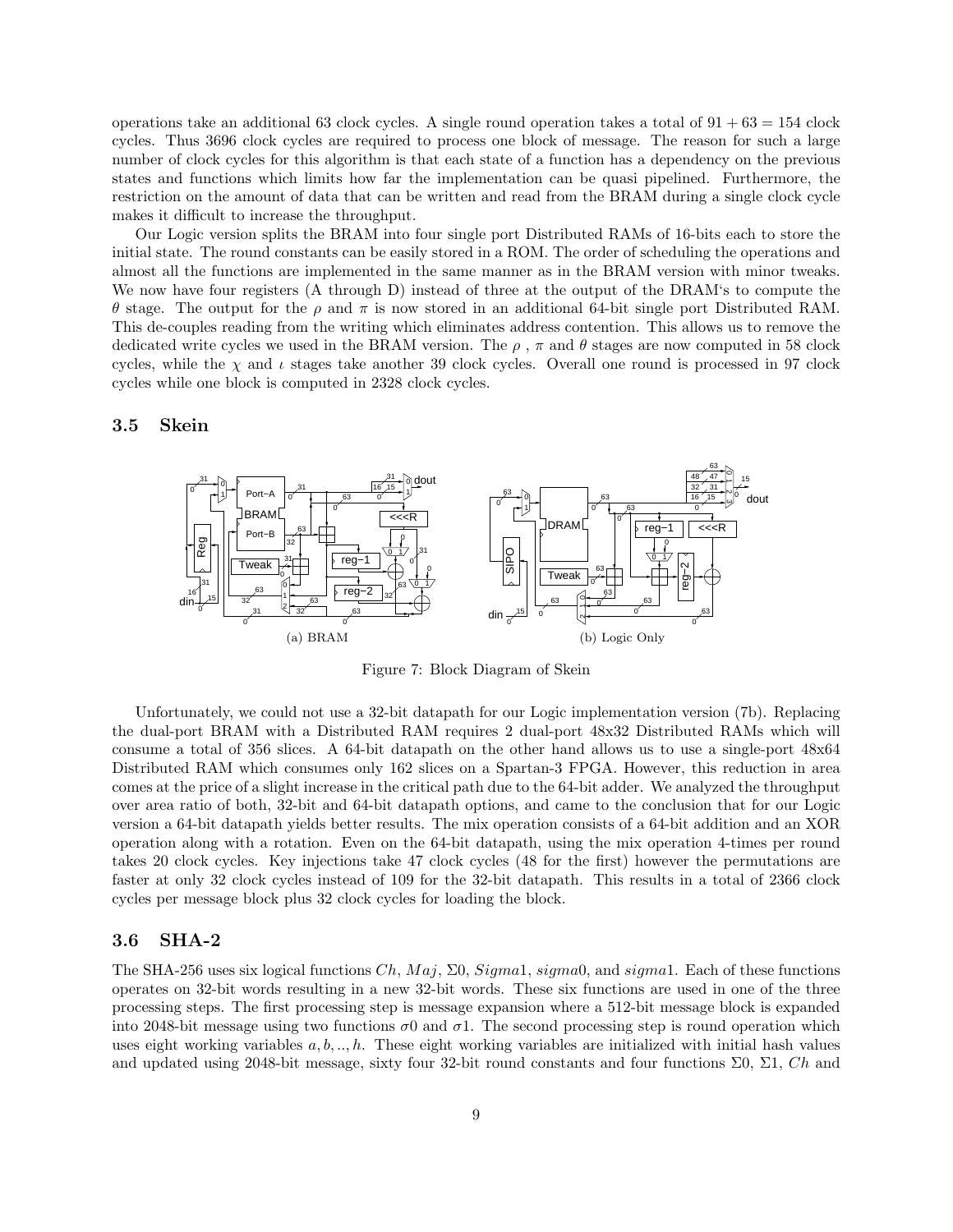*M aj*. The final step is intermediate hash generation where the eight working variables are added with initial hash values to obtain new intermediate hash values.



Figure 8: Block Diagram of SHA-2

Our implementation of SHA-256 with BRAM uses it in Dual-port mode to store message, working variables, round constants, initial and final hash values (8a). The datapath is quasi-pipelined to reduce the critical time and clock cycles. Most of the pipeline registers except R1, R2 and R3 does not cost any additional area. The initialization of the working variables and intermediate hash values is performed while loading of message. Due to BRAM contention, message expansion takes 99 clock cycles while the round operation takes 448 clock cycles.

In the logic only version, the BRAM is replaced with three DRAMs and six registers (8b). The message, round constants and hash values are stored in DRAMs, the working variables in registers. Using registers for working variables reduces the required clock cycles for round operation to 192 clock cycles. The number of clock cycles for message expansion increases to 196 clock cyles due to use of single port DRAM. Using a dual-port DRAM can reduce the clock cyles but would increase area significantly. Using approximately additional 100 slices, the throughput can be doubled but it would violate the area constraint.

# **4 Results and Conclusions**

#### **4.1 Implementation Results**

The results of our implementations are summarized by the graph shown in Fig. 9. It shows the area consumption of each implementation on the x-axis and the throughput on the y-axis. It can be seen that all implementations with BRAM (blue squares) fall within our narrow target range of 450 to 650 slices. Within this area constraint each algorithm was optimized for maximum throughput. All Logic only implementations (red diamonds) are below the maximum target of 768 slices, however Grøstl, Keccak and Skein use almost 100% of all logic resources. JH42 is still more than 200 slices smaller and BLAKE-256 more than 150 slices smaller than the maximum. Unfortunately, neither algorithm can take advantage of the additional area to increase their throughput. In fact, it would reduce their throughput over area ratio. Only Grøstl, SHA-2, and Keccack show an improved throughput when implemented without BRAM but with more area for logic. For the others, the throughput remained almost the same and for JH42 the throughput actually decreased.

The performance results of each implementation on a Xilinx Spartan-3 device is shown in Fig. 10. In each graph the order of the algorithm is sorted by best to worst performer. The top three graphs show results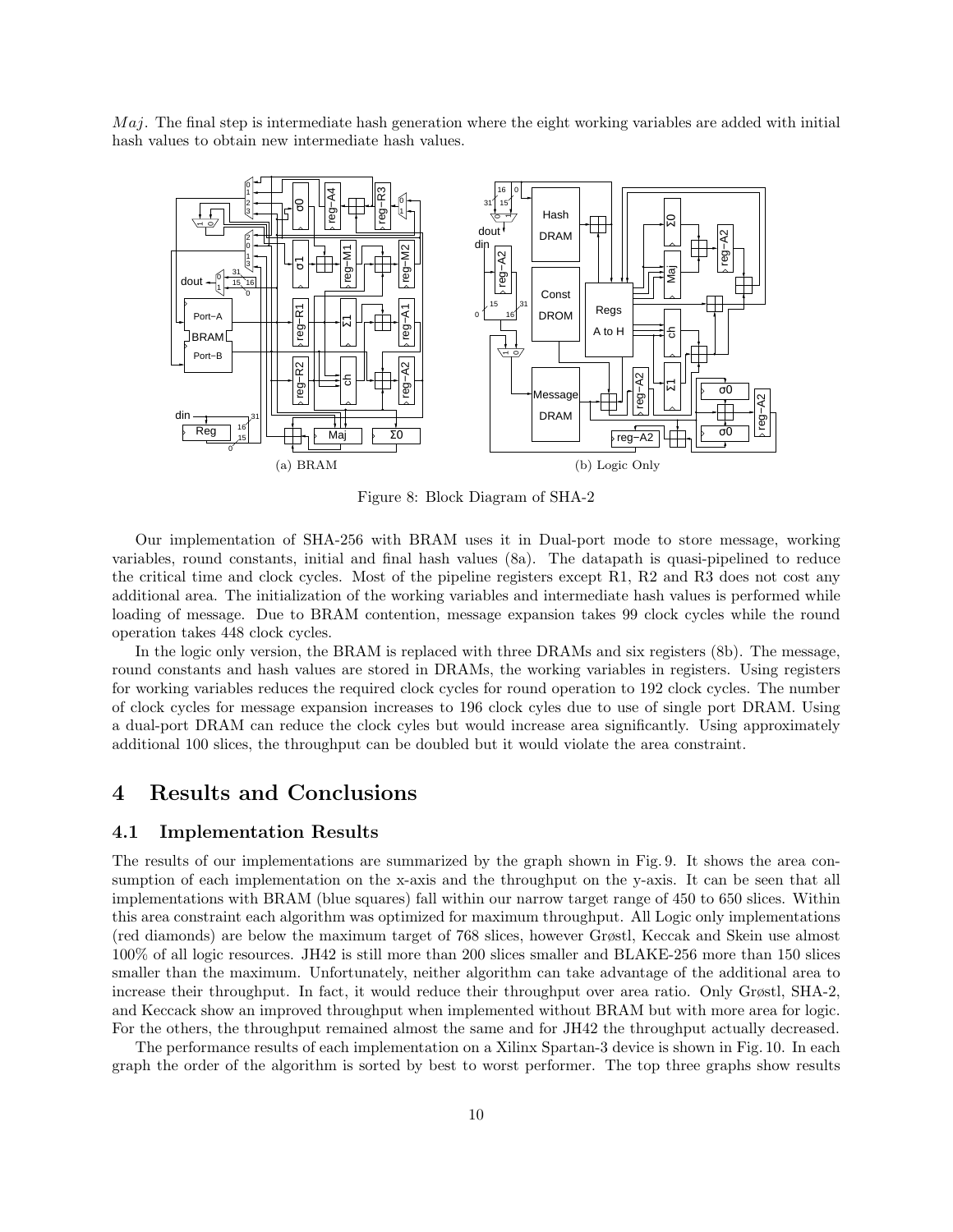| Version       | Algorithm | Specification      | Size<br>C,<br><b>Block</b><br>(bits) | Rounds<br>$^{\rm \#}$ | Cycles<br>Round<br>Clock<br>per | Cycles<br>Additional<br>Clock | Clock Cycles to hash<br>$N$ blocks<br>$clk =$<br>$p) \cdot N +$<br>$st + ($<br>$l +$<br>end | Throughput<br>(long Messages)<br>b<br>$(l+p)\cdot T$ |
|---------------|-----------|--------------------|--------------------------------------|-----------------------|---------------------------------|-------------------------------|---------------------------------------------------------------------------------------------|------------------------------------------------------|
|               | BLAKE-256 | [22]               | 512                                  | 14                    | 16                              | 34                            | $(258) \cdot N +$<br>17<br>$32+$<br>$2 + ($                                                 | $512/((290 \cdot T))$                                |
| BRAM          | Grøstl    | [19]               | 512                                  | 10                    | 48                              | 35                            | $32 + 515 \cdot N +$<br>532<br>$2 + ($                                                      | $512/(.547 \cdot T)$                                 |
|               | JH42      | $\left[ 23\right]$ | 512                                  | 42                    | 16                              | 65                            | $2 + (64 + 737) \cdot N +$<br>33                                                            | $512/(.801 \cdot T)$                                 |
|               | Keccak    | $\left[ 21\right]$ | 1088                                 | 24                    | 154                             | $\Omega$                      | $2 + (68 + 3696) \cdot N +$<br>17                                                           | $1088/(3764 \cdot T)$                                |
|               | Skein     | $\left[ 24\right]$ | 512                                  | 72                    | 20                              | 967                           | $5 + (32 + 2407) \cdot N + 2362$                                                            | $512/(2439 \cdot T)$                                 |
|               | $SHA-2$   | $\left[ 24\right]$ | 512                                  | 64                    | 7                               | 115                           | $32 + 563) \cdot N +$<br>$2 + ($<br>17                                                      | $512/(.595 \cdot T)$                                 |
|               | BLAKE-256 | [22]               | 512                                  | 14                    | 16                              | 34                            | $2 + (32 + 258) \cdot N +$<br>17                                                            | $512/(-290 \cdot T)$                                 |
| $_{\rm only}$ | Grøstl    | $[19]$             | 512                                  | 10                    | 32                              | 37                            | $2 + (32 + 357) \cdot N +$<br>374                                                           | $512/(\;389 \cdot T)$                                |
| Logic         | JH42      | $\left[ 23\right]$ | 512                                  | 42                    | 16                              | 64                            | $2 + (64 + 736) \cdot N +$<br>32                                                            | $512/((800 \cdot T))$                                |
|               | Keccak    | $\left[ 21\right]$ | 1088                                 | 24                    | 97                              | $\Omega$                      | $2 + (68 + 2328) \cdot N +$<br>17                                                           | $1088/(2396 \cdot T)$                                |
|               | Skein     | [24]               | 512                                  | 72                    | 20                              | 926                           | $5 + (32 + 2366) \cdot N + 2319$                                                            | $512/(2398 \cdot T)$                                 |
|               | $SHA-2$   | $\left[ 24\right]$ | 512                                  | 64                    | 3                               | 212                           | $32 + 404) \cdot N +$<br>$2 + ($<br>17                                                      | 512/<br>$436 \cdot T$                                |

Table 1: Throughput formulae for our implementations of SHA-3 candidates



Figure 9: Throughput over area of our SHA-3 implementations on Xilinx Spartan-3

for the implementations with BRAM, the bottom three for Logic only implementations. The first graphs (Fig. 10a, Fig. 10d) show the throughput over area ratio of each implementation for long messages (red) and for short messages (light blue). It can clearly be seen, that algorithms that have a lengthy finalization step (Grøstl, Skein) or require an additional block just for padding (JH42) do not perform as well for short messages as for long messages. Only BLAKE-256 and Grøstl (for long messages) perform better than SHA-2. The order of the algorithms does not change between BRAM and Logic only implementations.

The next pair of graphs (Fig. 10b, Fig. 10e) shows the power consumption of each implementation which we measured on a Xilinx-3E FGPA. As expected, the static power consumption (red) is the same for all implementations as it depends only on the device, and not on how the device is configured. What is unique to each implementation is the dynamic power consumption (light blue). Skein and Keccak have a lower power consumption than SHA-2, but only for the BRAM implementations. The most power efficient implementations are SHA-2 (BRAM) and Keccak (BRAM). This picture changes dramatically when we look at the energy efficiency measured in Energy/bit (Fig. 10c, Fig. 10f). Again BLAKE-256, SHA-2 and Grøstl are leading. Skein has the worst energy efficiency.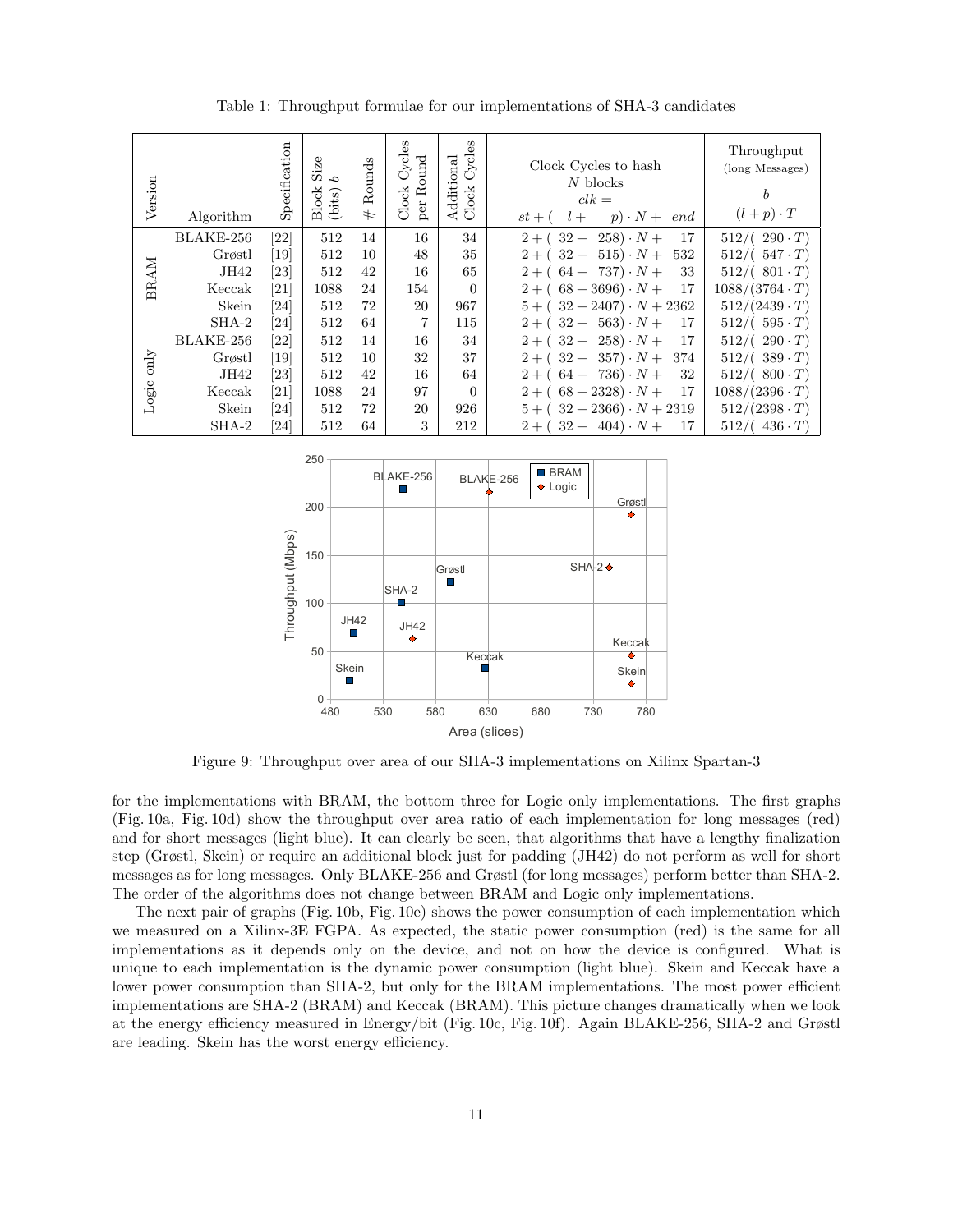

Figure 10: Performance Results for Lightweight Implementations of SHA-3 Candidates on Spartan-3

## **4.2 Implementation Shootout**

Due to the multitude of results we generated it is difficult to determine a clear winner. The following tables 2 and 3 summarize the most important results. In each category they show how much different an algorithm performs as compared to SHA-2. Results that are better than SHA-2 are highlighted. Table 2 compares throughput over area, power and energy results on our target device Spartan-3. Table 3 compares only throughput over area results but accross all FPGA families for which we generated results. The only algorithm that is consistently better than SHA-2 is BLAKE-256 followed by Grøstl. The detailed results of our implementations on Xilinx Spartan-3 and on Spartan-6, Virtex-5, Virtex-6, and Altera Cyclone-II devices are summarized in the Appendix in Tables 6 and 5.

### **4.3 Comparison with Other Reported Results**

We compare our results with previously reported ones by Kerckhof et al. [7] and Jungk et al. [8]. Even though our primary design target is Xilinx Spartan-3, we synthesized our implementations for other devices to match the devices of reported results. This puts our designs at a disadvantage as we could not take full advantage of their features. Most notably, pipeline stages might become unbalanced when synthesizing a design for a device with 4-input LUTs on a 6-input LUT device. Figure 11 compares our results with results from Kerckhof et al. [7]. Our implementations with BRAM are indicated through blue squares, Logic only through red diamonds and Kerckhof's through yellow triangles. Even though the area range of our implementations was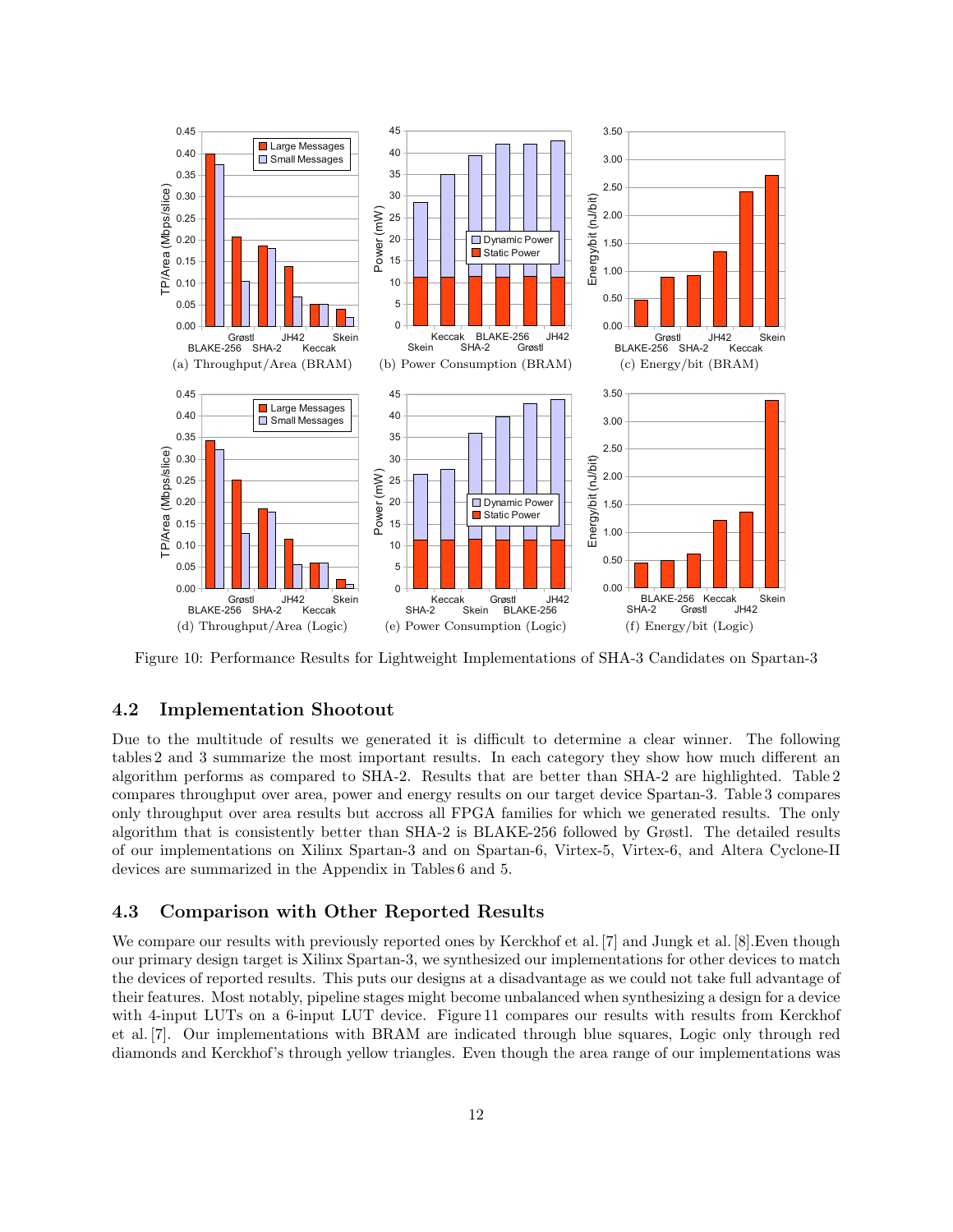|           |                | <b>BRAM</b> |       |                | Logic Only |       |          |                |  |  |
|-----------|----------------|-------------|-------|----------------|------------|-------|----------|----------------|--|--|
|           |                | TP/A        | Power | Energy<br>/bit | TP/A       |       | Power    | Energy<br>/bit |  |  |
| Algorithm | Small<br>Large |             |       |                | Large      | Small |          |                |  |  |
| BLAKE-256 | 2.15           | 2.08        | 1.07  | 0.52           | 1.85       | 1.81  | 2.09     | 1.08           |  |  |
| Grøstl    | 1.11           | 0.58        | 1.07  | 0.98           | 1.36       | 0.72  | 1.89     | 1.35           |  |  |
| JH42      | 0.75           | 0.38        | 1.09  | 1.47           | 0.62       | 0.32  | 2.15     | 3.04           |  |  |
| Keccak    | 0.28           | 0.29        | 0.89  | 2.65           | 0.33       | 0.34  | 1.09     | 2.71           |  |  |
| Skein     | 0.21           | 0.11        | 0.73  | 2.98           | 0.12       | 0.06  | 1.63     | 7.50           |  |  |
| $SHA-2$   | 1.00           | 1.00        | 1.00  | 1.00           | 1.00       | 1.00  | $1.00\,$ | $1.00\,$       |  |  |

Table 2: Shootout of Spartan-3 Implementations relative to SHA-2 TP/A: Throughput/Area

Table 3: Implementation Shootout, Throughput over Area relative to SHA-2 L: Large Message, S: Small Message

|               |           | Xilinx    |      |           |      |          |      |          |      | Altera     |      |
|---------------|-----------|-----------|------|-----------|------|----------|------|----------|------|------------|------|
|               |           | Spartan-3 |      | Spartan-6 |      | Virtex-5 |      | Virtex-6 |      | Cyclone-II |      |
|               | Algorithm | L         | S    | L         | S    | L        | S    | L        | S    | L          | S    |
|               | BLAKE-256 | 2.15      | 2.08 | 1.99      | 1.93 | 1.80     | 1.74 | 2.06     | 2.00 | 2.06       | 1.99 |
|               | Grøstl    | 1.11      | 0.58 | 0.69      | 0.36 | 1.02     | 0.54 | 0.92     | 0.48 | 1.95       | 1.02 |
| <b>BRAM</b>   | JH42      | 0.75      | 0.38 | 0.54      | 0.27 | 1.01     | 0.51 | 0.76     | 0.39 | 1.06       | 0.54 |
|               | Keccak    | 0.28      | 0.29 | 0.43      | 0.44 | 0.49     | 0.50 | 0.56     | 0.58 | 0.84       | 0.86 |
|               | Skein     | 0.21      | 0.11 | 0.15      | 0.08 | 0.18     | 0.10 | 0.16     | 0.09 | 0.36       | 0.19 |
|               | $SHA-2$   | 1.00      | 1.00 | 1.00      | 1.00 | 1.00     | 1.00 | 1.00     | 1.00 | 1.00       | 1.00 |
|               | BLAKE-256 | 1.85      | 1.81 | 2.24      | 2.19 | 1.86     | 1.82 | 2.24     | 2.19 | 3.76       | 3.69 |
| $_{\rm only}$ | Grøstl    | 1.36      | 0.72 | 1.43      | 0.76 | 1.50     | 0.80 | 1.41     | 0.75 | 1.93       | 1.02 |
|               | JH42      | 0.62      | 0.32 | 0.74      | 0.38 | 0.99     | 0.50 | 0.74     | 0.38 | 0.37       | 0.19 |
| Logic         | Keccak    | 0.33      | 0.34 | 0.90      | 0.93 | 0.48     | 0.50 | 1.00     | 1.04 | 0.27       | 0.28 |
|               | Skein     | 0.12      | 0.06 | 0.14      | 0.08 | 0.17     | 0.09 | 0.17     | 0.09 | 0.07       | 0.04 |
|               | $SHA-2$   | 1.00      | 1.00 | 1.00      | 1.00 | 1.00     | 1.00 | 1.00     | 1.00 | 1.00       | 1.00 |

560 slices *±*65, i.e. with a variability of less than *±*12% on Spartan-3 for BRAM implementations, and 660 *±*16% for logic only implementations our results show a large variability on Spartan-6. Kerckhof's designs occupy a similar range of sizes. The graph in Fig. 12 is more interesting in that the results from Jungk et al. occupy a different area than ours and with the exception of Skein, all their designs are in a tight area, just like ours. The data in Fig. 12 is newer than [8] and was obtained from the ATHENa database [11]. Figure 12 illustrates nicely how non linearly the throughput increases with an increase in available area.

## **4.4 Conclusions**

In this paper we presented two sets of lightweight FPGA implementations of all SHA-3 finalists and SHA-2. All algorithms were implemented using the same assumptions, goals, tools, interface, and the same area optimization techniques and their power consumption were measured. The lightweight implementations were evaluated with regards to their throughput over area ratio and energy per bit. The resulting ranking of algorithms is very different from implementations for best throughput over area reported in the literature [25], [14], [26]. The finalists with the best throughput over area ratio and with the least energy per bit on Xilinx devices are BLAKE-256 followed by Grøstl.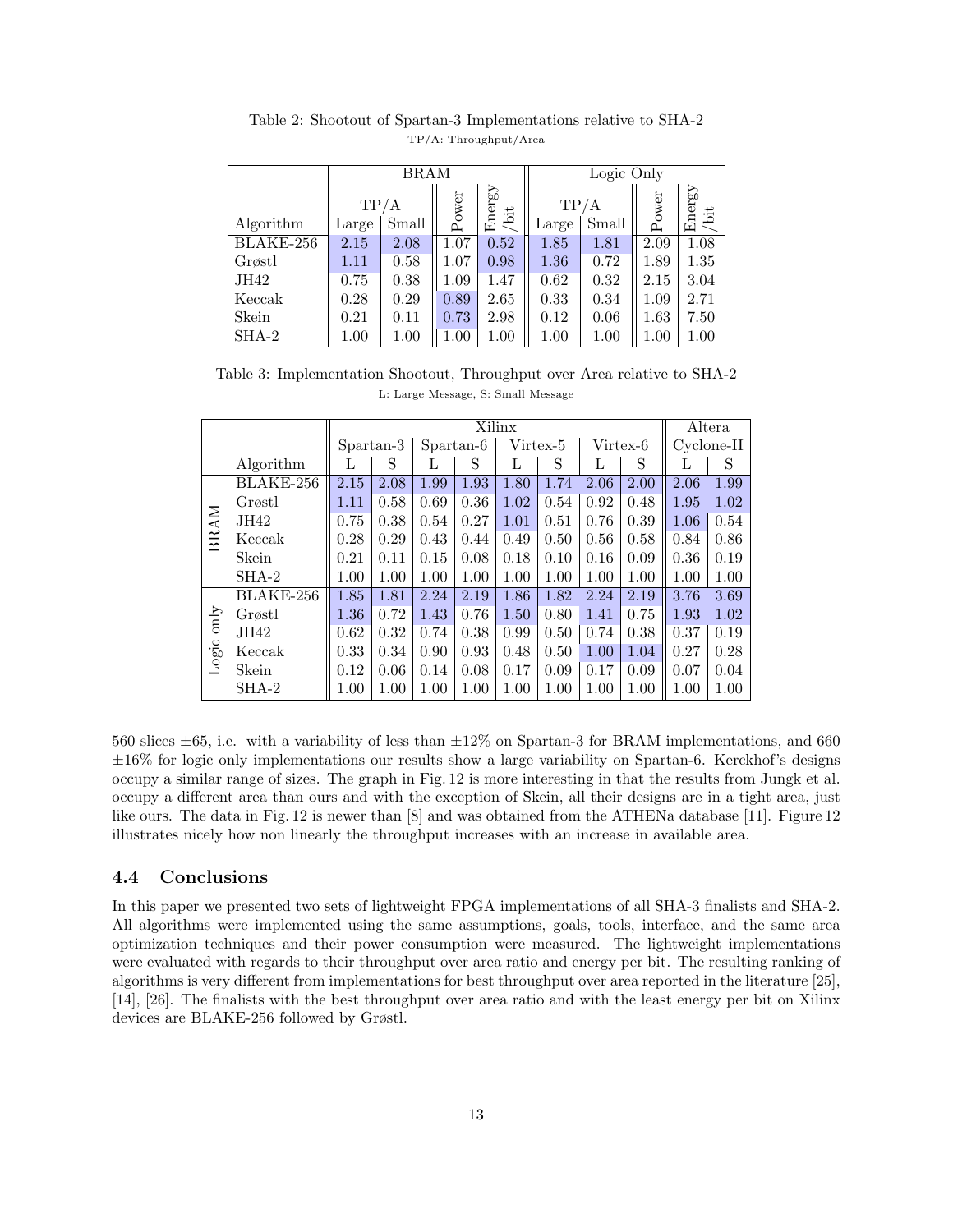

Figure 11: Throughput over area comparison with Kerckhof et al. on Virtex-6



Figure 12: Throughput over area comparison with Jungk et al. on Virtex-5

# **References**

- [1] "Announcing request for candidate algorithm nominations for a new cryptographic hash algorithm (SHA-3) family," Federal Register/ Vol. 72, No. 212, Nov 2007, notices 62212.
- [2] J.-L. Beuchat, E. Okamoto, and T. Yamazaki, "Compact implementations of BLAKE-32 and BLAKE-64 on FPGA," Cryptology ePrint Archive, Report 2010/173, 2010.
- [3] B. Jungk and S. Reith, "On FPGA-based implementations of Grøstl," Cryptology ePrint Archive, Report 2010/260, 2010.
- [4] G. Bertoni, J. Daemen, M. Peeters, and G. Van Assche, "Keccak sponge function family main document," http://keccak.noekeon.org, Apr 2009, version 1.2.
- [5] A. Namin and M. Hasan, "Implementation of the compression function for selected SHA-3 candidates on FPGA," in *International Parallel Distributed Processing Symposium, Workshops and Phd Forum (IPDPSW)*. IEEE, 2010, pp. 1–4.
- [6] ——, "Hardware implementation of the compression function for selected SHA-3 candidates," Centre for Applied Cryptographic Research (CACR), University of Waterloo, Tech. Rep. 28, Jul 2009.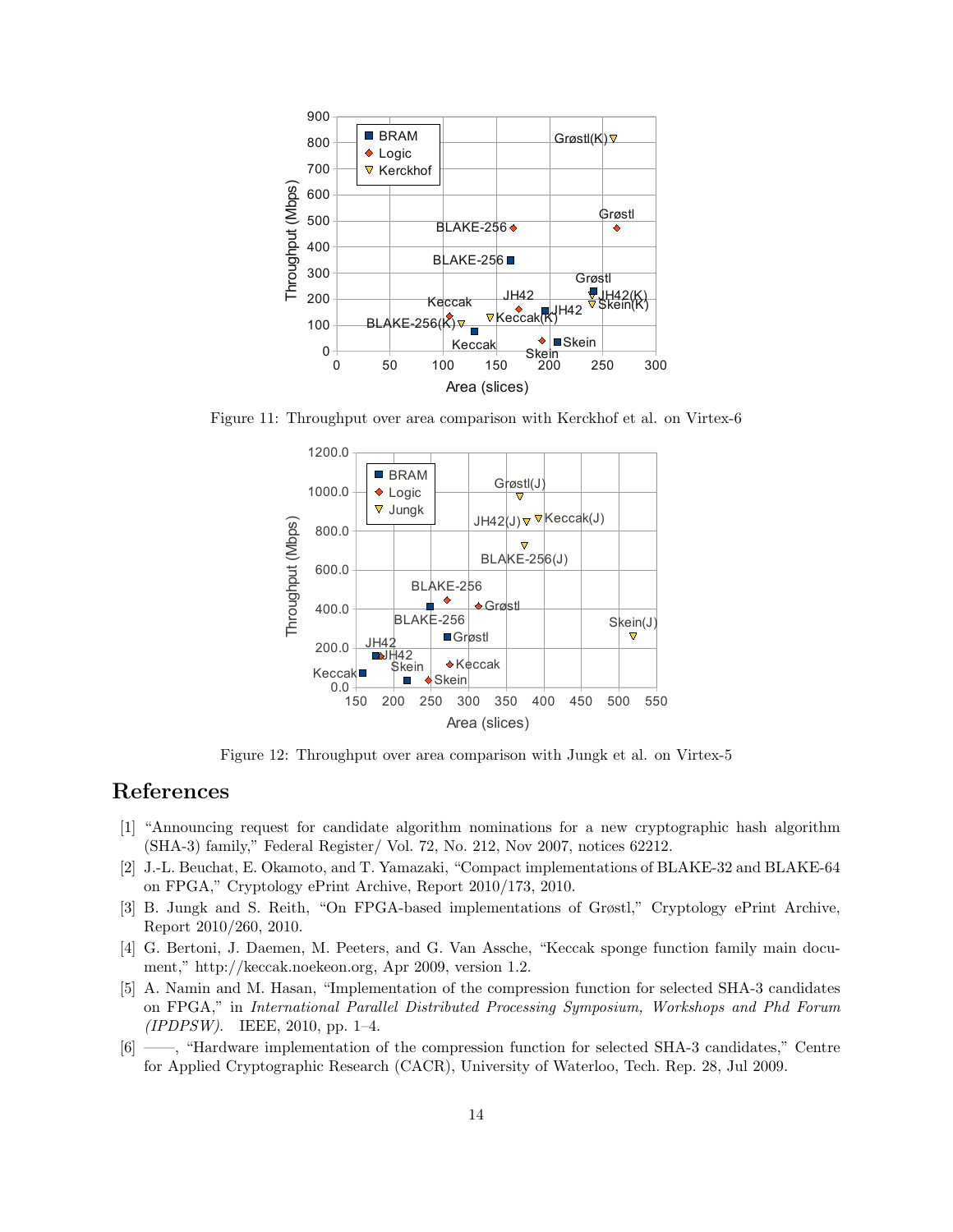- [7] S. Kerckhof, F. Durvaux, N. Veyrat-Charvillon, F. Regazzoni, G. M. de Dormale, and F.-X. Standaert, "Compact FPGA implementations of the five SHA-3 finalists," in *10th Smart Card Research and Advanced Application Conference, CARDIS 2011*, Leuven, Belgium, Sep 2011.
- [8] B. Jungk and J. Apfelbeck, "Area-efficient FPGA implementations of the SHA-3 finalists," in *International Conference on ReConfigurable Computing and FPGAs*. IEEE: ReConfig'11, DEC 2011.
- [9] J.-P. Kaps, P. Yalla, K. K. Surapathi, B. Habib, S. Vadlamudi, S. Gurung, and J. Pham, "Lightweight implementations of SHA-3 candidates on FPGAs," in *Progress in Cryptology – INDOCRYPT 2011*, ser. Lecture Notes in Computer Science (LNCS), D. J. Bernstein and S. Chatterjee, Eds., vol. 7107. Springer Berlin / Heidelberg, Dec 2011, pp. 270–289.
- [10] B. Westermann, D. Gligoroski, and S. Knapskog, "Comparision of the power consumption of the 2nd round sha-3 candidates," 2010.
- [11] "ATHENa results database," http://cryptography.gmu.edu/athenadb/, Automated Tool for Hardware EvaluatioN project.
- [12] K. Gaj, J.-P. Kaps, V. Amirineni, M. Rogawski, E. Homsirikamol, and B. Y. Brewster, "ATHENa Automated Tool for Hardware EvaluatioN: Toward fair and comprehensive benchmarking of cryptographic hardware using FPGAs," in *20th International Conference on Field Programmable Logic and Applications - FPL 2010*. IEEE, 2010, pp. 414–421, winner of the FPL Community Award.
- [13] *Hardware Interface of a Secure Hash Algorithm (SHA)*, v. 1.4 ed., Cryptographic Engineering Research Group, George Mason University, Jan 2010.
- [14] K. Gaj, E. Homsirikamol, and M. Rogawski, "Fair and comprehensive methodology for comparing hardware performance of fourteen round two SHA-3 candidates using FPGA," in *Cryptographic Hardware and Embedded Systems, CHES 2010*, ser. LNCS, S. Mangard and F.-X. Standaert, Eds., vol. 6225. Springer Berlin / Heidelberg, 2010, pp. 264–278.
- [15] E. Homsirikamol, M. Rogawski, and K. Gaj, "Throughput vs. area trade-offs architectures of five round 3 SHA-3 candidates implemented using Xilinx and Altera FPGAs," in *Workshop on Cryptographic Hardware and Embedded Systems CHES 2011*, ser. LNCS, B. Preneel and T. Takagi, Eds. Springer Berlin / Heidelberg, Sep 2011.
- [16] M. Rawski, H. Selvaraj, and T. Luba, "An application of functional decomposition in ROM-based FSM implementation in FPGA devices," *J. Syst. Archit.*, vol. 51, no. 6-7, pp. 424–434, 2005.
- [17] V. Skylarov, "Synthesis and implementation of RAM-based finite state machines in FPGAs," in *Field-Programmable Logic and Applications – FPL'00*, ser. LNCS, R. W. Hartenstein and H. Grünbacher, Eds., vol. 1896. Springer-Verlag, 2000, pp. 718–728.
- [18] I. García-Vargas, R. Senhadji-Navarro, G. Jiménez-Moreno, A. Civit-Balcells, and P. Guerra-Gutiérrez, "ROM-based finite state machine implementation in low cost FPGAs," in *International Symposium on Industrial Electronics, ISIE 2007*. IEEE, June 2007, pp. 2342–2347.
- [19] P. Gauravaram, L. R. Knudsen, K. Matusiewicz, F. Mendel, C. Rechberger, M. Schäffer, and S. S. Thomsen, "Grøstl – a SHA-3 candidate," Submission to NIST (Round 3), 2011, http://www.groestl. info/Groestl.pdf.
- [20] K. Gaj and P. Chodowiec, *Cryptographic Engineering*. Springer, 2009, ch. FPGA and ASIC Implementations of AES, pp. 235–294.
- [21] G. Bertoni, J. Daemen, M. Peeters, and G. Van Assche, "The Keccak SHA-3 submission," Submission to NIST (Round 3), 2011, http://keccak.noekeon.org/Keccak-submission-3.pdf.
- [22] J.-P. Aumasson, L. Henzen, W. Meier, and R. C.-W. Phan, "SHA-3 proposal BLAKE," Submission to NIST (Round 3), 2010, http://131002.net/blake/blake.pdf.
- [23] H. Wu, "The hash function JH," Submission to NIST (round 3), 2011, http://www3.ntu.edu.sg/home/ wuhj/research/jh/jh\_round3.pdf.
- [24] N. Ferguson, S. Lucks, B. Schneier, D. Whiting, M. Bellare, T. Kohno, J. Callas, and J. Walker, "The Skein hash function family," Submission to NIST (Round 3), 2010, http://www.skein-hash.info/sites/ default/files/skein1.3.pdf.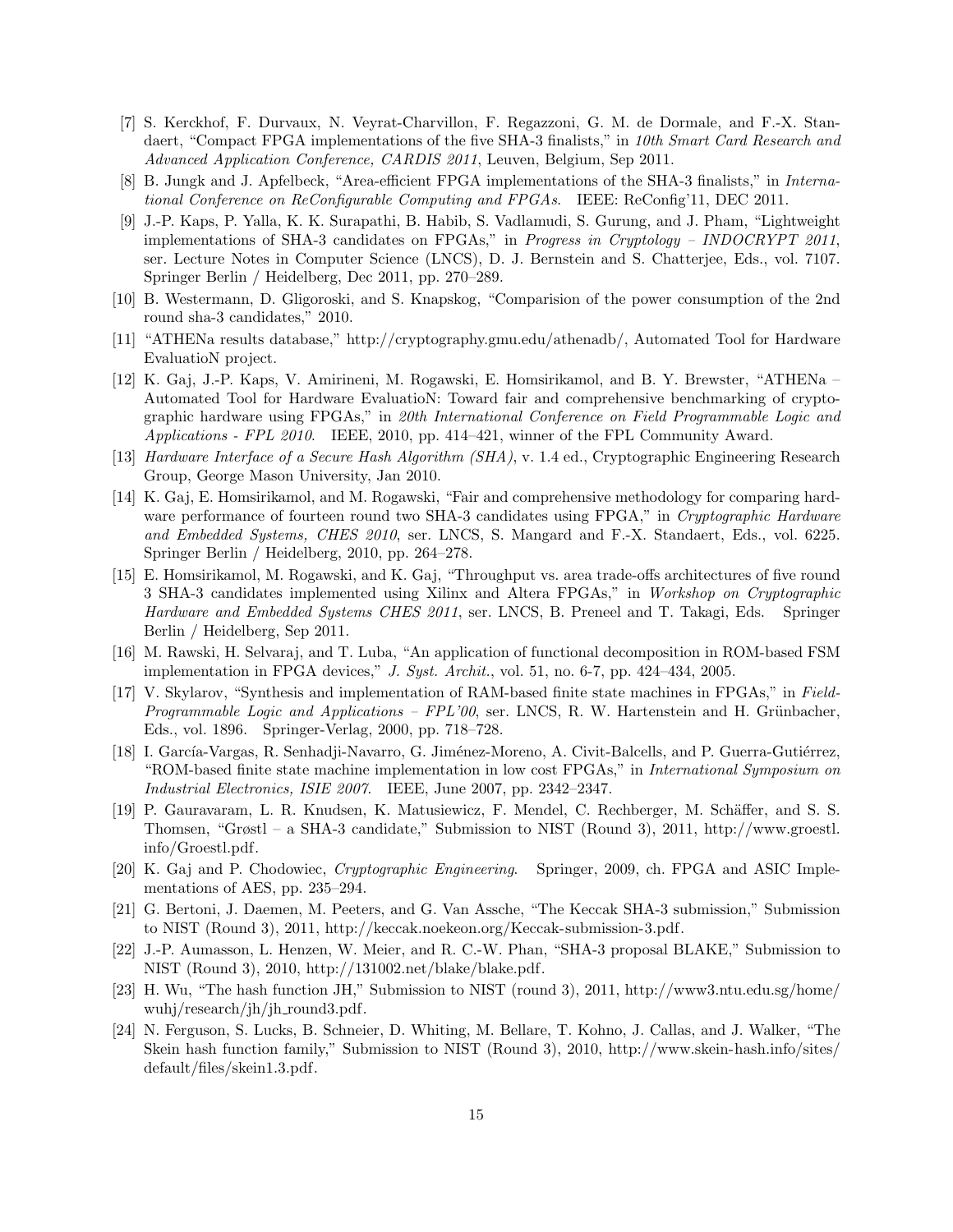- [25] S. Matsuo, M. Knežević, P. Schaumont, I. Verbauwhede, A. Satoh, K. Sakiyama, and K. Ota, "How can we conduct "fair and consistent" hardware evaluation for SHA-3 candidate?" Second SHA-3 Candidate Conference, Tech. Rep., 2010.
- [26] B. Baldwin, N. Hanley, M. Hamilton, L. Lu, A. Byrne, M. O'Neill, and W. P. Marnane, "FPGA implementations of the round two SHA-3 candidates," Second SHA-3 Candidate Conference, Tech. Rep., 2010.

# **Appendix**

|             |           | $P_{Static}$               | $P_{Dynamic}$ | $P_{Total}$                | Energy/bit |
|-------------|-----------|----------------------------|---------------|----------------------------|------------|
|             | Algorithm | $\mathop{\rm mW}\nolimits$ | mW            | $\left[\mathrm{mW}\right]$ | nJ/bit     |
|             | BLAKE-256 | 11.3                       | 30.6          | 41.9                       | 0.475      |
|             | Grøstl    | 11.4                       | 30.5          | 41.9                       | 0.895      |
|             | JH42      | 11.3                       | 31.5          | 42.8                       | 1.339      |
| <b>BRAM</b> | Keccak    | 11.3                       | 23.7          | 35.0                       | 2.422      |
|             | Skein     | 11.3                       | 17.3          | 28.6                       | 2.725      |
|             | $SHA-2$   | 11.4                       | 27.9          | 39.3                       | 0.913      |
|             | BLAKE-256 | 11.3                       | 31.6          | 42.9                       | 0.486      |
|             | Grøstl    | 11.3                       | 28.5          | 39.8                       | 0.605      |
| Logic only  | JH42      | 11.3                       | 32.5          | 43.8                       | 1.369      |
|             | Keccak    | 11.3                       | 16.4          | 27.7                       | 1.220      |
|             | Skein     | 11.4                       | 24.6          | 36.0                       | 3.372      |
|             | $SHA-2$   | 11.3                       | 15.1          | 26.4                       | 0.450      |

Table 4: Power Measurements on Spartan-3E

Table 5: Implementation results of our implementations of SHA-3 candidates

|                   |             | Message   |               |                |                                      |                      | Long                       |                      | Short                      |
|-------------------|-------------|-----------|---------------|----------------|--------------------------------------|----------------------|----------------------------|----------------------|----------------------------|
| Device            | Version     | Algorithm | (LEs)<br>Area | Memory<br>Bits | H<br>(ns)<br>Maximum<br>$\rm{Delay}$ | Throughput<br>(Mbps) | (Mbps/slice)<br>$TP/A$ rea | Throughput<br>(Mbps) | (Mbps/slice)<br>$TP/A$ rea |
|                   | <b>BRAM</b> | BLAKE-256 | 1,367         | 2,048          | 9.98                                 | 176.9                | 0.13                       | 166.0                | 0.121                      |
| (ep2c8f256c6)     |             | Grøstl    | 1,221         | 3,072          | 6.26                                 | 149.6                | 0.12                       | 75.7                 | 0.062                      |
|                   |             | JH42      | 1,045         | 3,840          | 9.15                                 | 69.9                 | 0.07                       | 34.2                 | 0.033                      |
|                   |             | Keccak    | 996           | 8,192          | 5.48                                 | 52.7                 | 0.05                       | 52.5                 | 0.053                      |
|                   |             | Skein     | 930           | 4,096          | 9.89                                 | 21.2                 | 0.02                       | 10.8                 | 0.012                      |
| $\Box$            |             | $SHA-2$   | 1,195         | 8,192          | 11.45                                | 75.1                 | 0.06                       | 72.8                 | 0.061                      |
|                   |             | BLAKE-256 | 2,019         | $\overline{0}$ | 7.39                                 | 238.8                | 0.12                       | 224.1                | 0.111                      |
|                   | only        | Grøstl    | 3,937         | $\overline{0}$ | 5.52                                 | 238.4                | 0.06                       | 121.2                | 0.031                      |
| Cyclone<br>Altera |             | JH42      | 5,527         | $\overline{0}$ | 10.05                                | 63.7                 | 0.01                       | 31.2                 | 0.006                      |
|                   | Logic       | Keccak    | 6,247         | $\overline{0}$ | 8.49                                 | 53.5                 | 0.01                       | 53.1                 | 0.008                      |
|                   |             | Skein     | 6,141         | $\overline{0}$ | 15.83                                | 13.5                 | 0.001                      | 6.8                  | 0.001                      |
|                   |             | SHA-2     | 4,705         | $\overline{0}$ | 7.94                                 | 147.9                | 0.03                       | 141.7                | 0.030                      |